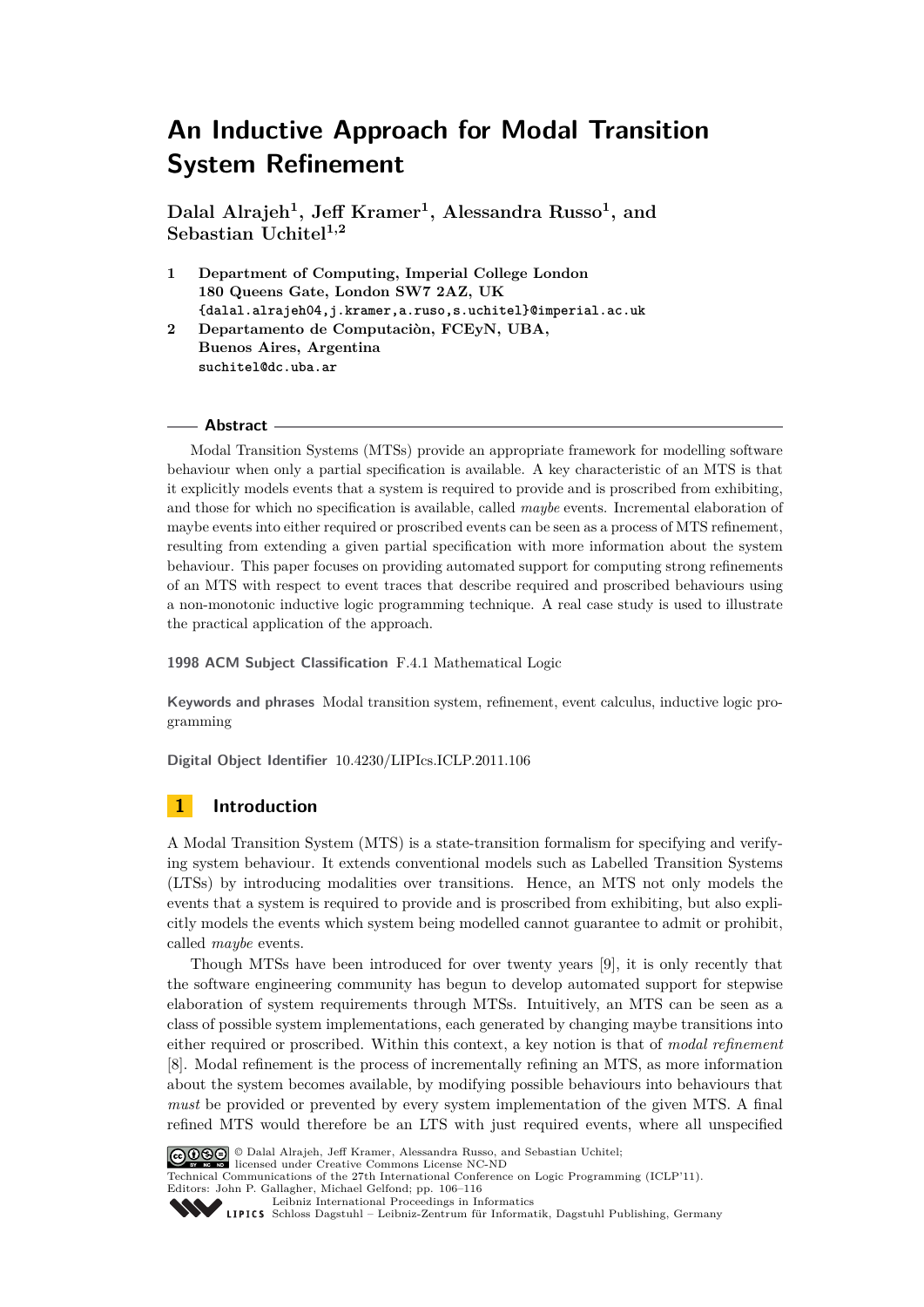#### **Dalal Alrajeh, Jeff Kramer, Alessandra Russo, and Sebastian Uchitel 107**

events are assumed to be proscribed. We refer to this refined model as an *implementation*. Much work has been done on theoretical aspects of modal refinement and different notions of refinements have been presented (i.e. strong, weak and branching refinement[\[4\]](#page-10-3)). However, how to compute these different refinements remains still an open problem.

The aim of our work is to provide a formal, tool-supported platform for incremental refinement of MTSs. This paper presents a first step towards such a general framework, in which it is shown how inductive learning can be used to compute *strong* refinements of MTSs from event traces. We consider a partial system description, consisting of a specific class of safety properties expressed in temporal logic, and assume that traces and the transitions to be required or proscribed are either provided by the user or automatically computed by model checking a given MTS with respect to some property. This description is encoded into an Event Calculus (EC) logic program, whose language is close to existing logic formalisms used in MTS synthesis and verification, and which allows explicit representation of event occurrences at different (time) points, through its time structure. We deploy a non-monotonic Inductive Logic Programming (ILP) system to generate new safety properties from event traces that would either require and proscribe transitions, and show how the learned properties characterise a *class* of implementations of the original MTS with respect to the given traces. The proposed approach is much influenced by our recent work on the elaboration of software requirements through ILP  $[1, 2]$  $[1, 2]$  where we have shown how non-monotonic learning can be used to compute an implementation (i.e. an LTS) that satisfy a given set of properties from scenarios. In this paper, we show how inductive learning can be used to computes classes of implementations.

The paper is organised as follows. Section 2 describes background work on MTSs and the specification language used to construct and verify MTSs. Section 3 describes the proposed methodology. Section 4 presents a case study used to evaluate the our refinement process and Sections 5 and 6 conclude the paper with a discussion of related and future work.

## **2 Background**

A Modal Transition System is a formalism used for modelling and reasoning about the behaviour of a system. A formal definition of an MTS is given below.

 $\triangleright$  **Definition 1** (Modal Transition System). A Modal Transition System is a tuple  $M =$  $(S, Act, \Delta^r, \Delta^p, s_0)$  where *Act* is the alphabet of label events, *S* a set of state,  $\Delta^r \subseteq S \times Act \times S$ the set of *required* transitions, and  $\Delta^p \subseteq S \times Act \times S$  the set of *possible* transitions, such that  $\Delta^r \subseteq \Delta^p$ . Transitions that are possible but not required are called *maybe* transitions. An MTS is said to have a required transition on *a*, denoted  $s \stackrel{a}{\longrightarrow}_r s'$ , if  $(s, a, s') \in \Delta^r$ . It is said to have a possible transition on *a*, denoted  $s \stackrel{a}{\longrightarrow}_p s'$ , if  $(s, a, s') \in \Delta^p$ .

An implementation is an MTS  $(S, Act, \Delta^r, \Delta^p, s_0)$  where  $\Delta^r = \Delta^p$ , also referred to as an LTS. An MTS can be represented as a directed graph in which nodes correspond to states and the edges between two nodes represent the transition relation. Maybe transitions are denoted with a question mark following the event label. System executions are represented as sequences of transitions called *traces*. A trace can be either required, possible or proscribed. A formal definition is given below. The definition of a trace presupposes that only one event can occur at a single position in a trace, i.e. events cannot occur simultaneously.

 $▶$  **Definition 2** (Traces). Let  $M = (S, Act, \Delta^r, \Delta^p, s_0)$  be an MTS. A trace  $σ = a_1, a_2, ...$ where  $a_i \in Act$  is said to be a *required trace in* M if there exists in M an infinite sequence of transitions  $s_0 \stackrel{a_1}{\longrightarrow}_r s_1, s_1 \stackrel{a_2}{\longrightarrow}_r s_2...$ ; it is said to be a *possible trace in M* if there exists in M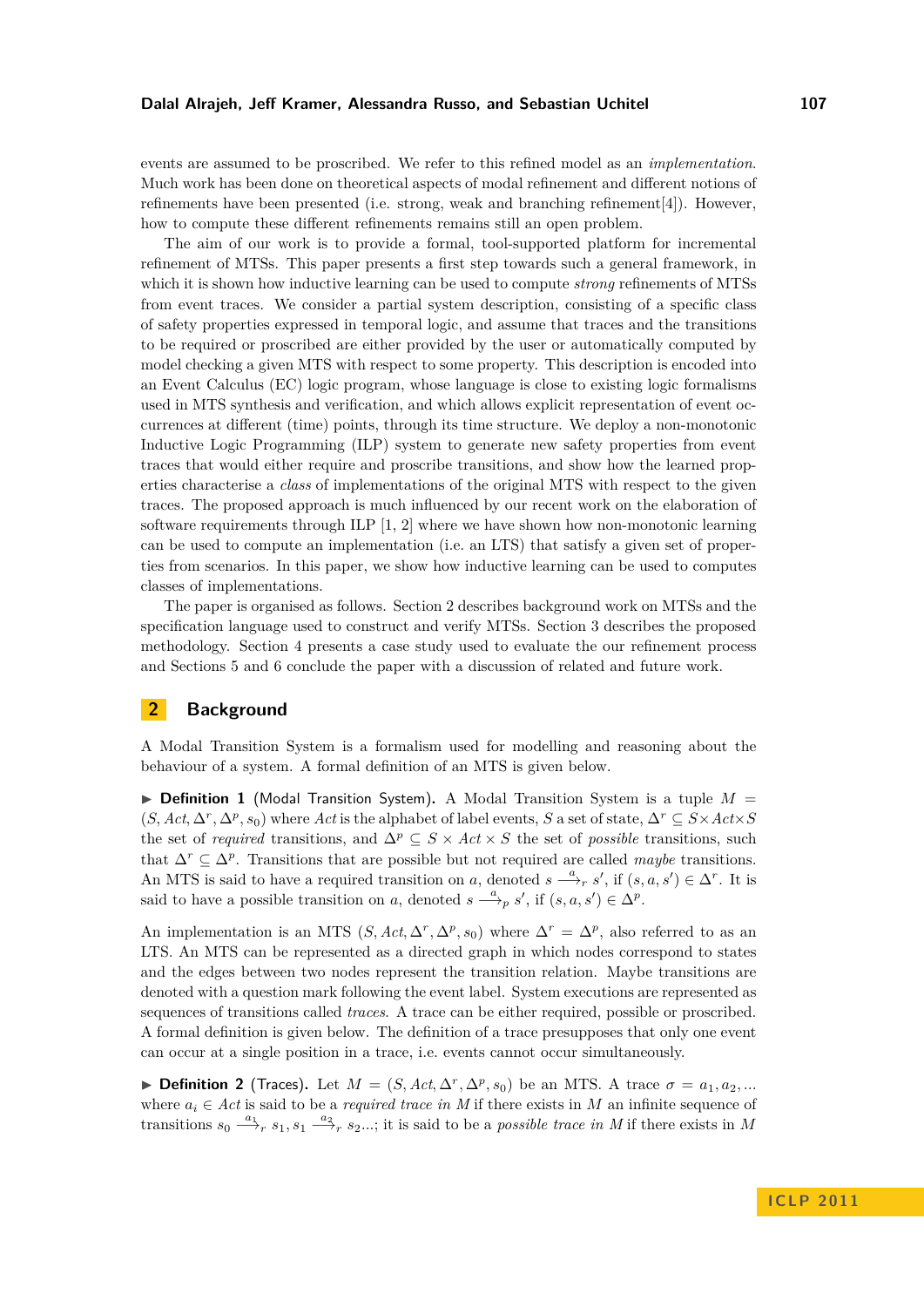an infinite sequence of transitions  $s_0 \stackrel{a_1}{\longrightarrow}_p s_1, s_1 \stackrel{a_2}{\longrightarrow}_p s_2...$ , where  $(s_i, a_{i+1}, s_{i+1}) \in \Delta^p$  for each  $i \geq 0$ , and there is at least one transition relation in the sequence that is in  $\Delta^p - \Delta^r$ . Otherwise, it is said to be a *proscribed trace in M*.

In this paper, we refer to traces that should be possible in a model as *positive* traces, and to traces that should be proscribed as *negative* traces. The notion of *modal refinement* is defined between two MTSs and states when one MTS is "more defined" than another. Given two MTSs *N* and *M*, *N* is said to *refine M* if *N* preserves all the required and all the proscribed transitions of *M*. In this paper we assume a particular notion of refinement relation, called *strong refinement*, which assumes that all MTSs share the same *alphabet* [\[9\]](#page-10-0). This is defined as follows.

<span id="page-2-0"></span>**Definition 3** (Strong Refinement). Let  $\varphi$  be the universe of all MTSs for a given alphabet *Act*. An MTS  $N = (U, Act, \delta^r, \delta^p, u_0)$  is a refinement of an MTS  $M = (S, Act, \Delta^r, \Delta^p, s_0)$ , written as  $M \leq N$ , if there exists some refinement relation  $\mathcal{R} \subseteq S \times U$  such that, for all  $s \in S$  and  $u \in U$ , if  $(s, u) \in \mathcal{R}$ , the following holds for every label *a* in *Act*:

- if  $(s \stackrel{a}{\longrightarrow}_r s')$ , then for some  $u' \in U$ ,  $(u \stackrel{a}{\longrightarrow}_r u' \wedge (s', u') \in \mathcal{R})$ ; and
- if  $(u \stackrel{a}{\longrightarrow}_p u')$ , then for some  $s' \in S$ ,  $(s \stackrel{a}{\longrightarrow}_p s' \wedge (s', u') \in \mathcal{R})$ .

An MTS can be synthesised from and verified against formulae expressed in some form of temporal logic. We give here a brief description of FLTL[\[7\]](#page-10-6) as the language used by the MTSA model checker  $[3]$ . In FLTL, a fluent  $f$  is defined by a tuple consisting of a set  $I_f$  of initiating events, a set  $T_f$  of terminating events and an initial truth value (tt or **ff**), such that  $I_f \subseteq Act$ ,  $T_f \subseteq Act$  and  $I_f \cap T_f = \emptyset$ . We write  $f = \langle I_f, T_f, \text{Init} \rangle$  as a shorthand for a fluent definition, where *Init*∈  $\{tt, ff\}$ . Every event label *a* ∈*Act* defines a fluent  $\dot{a} = \langle a, Act \rangle \{a\}, \mathbf{f}\rangle$ . We refer to such fluents as event fluents.

Given the set of fluents  $F$ , FLTL formulae can be constructed using the standard boolean connectives and temporal operators

$$
\mathbf{t}\mathbf{t} \mid \mathbf{f}\mathbf{f} \mid f \mid \neg \phi \mid \phi \vee \psi \mid \phi \wedge \psi \mid \mathsf{X}\phi \mid \phi \mathsf{U}\psi \mid \mathsf{F}\phi \mid \mathsf{G}\phi
$$

Given a set of traces  $\Sigma$  over *Act* and a set *D* of fluent definitions, a fluent is said to be true in a given trace  $\sigma = \langle a_1, ..., a_n \rangle$  at position *i* with respect to *D*, denoted  $\sigma, i \models_D f$ , if and only if either of the following conditions hold:

 $f$  *is defined initially true and*  $\forall j \in \mathcal{N}$ *. ((0 < <i>j* ≤ *i*) → *a*<sub>*i*</sub> ∉ *T*<sub>*f*</sub>);  $\blacksquare$  (∃*j* ∈  $\mathcal{N}$ . (*j* ≤ *i*) ∧ ( $a_j$  ∈  $I_f$ )) ∧ ( $\forall k$  ∈  $\mathcal{N}$ .((*j* <  $k$  ≤ *i*) →  $a_k \notin T_f$ )).

In other words, a fluent f holds if and only if it is initially true or an initiating event for *f* has occurred, and no terminating event has occurred since. The semantics of boolean connectives are defined in the standard way. The semantics of the temporal operators are defined as follows:

 $\sigma, i \models_D \mathsf{X}\phi$ , *if and only if*  $\sigma, i+1 \models_D \phi$  $\sigma, i \models_D \phi \cup \psi$ , *if and only if*  $\exists j \geq i$ .  $\sigma, j \models_D \psi$  *and*  $\forall i \leq k < j$ .  $\sigma, k \models_D \phi$  $\sigma, i \models_D \mathsf{G}\phi$ , *if and only if*  $\forall j \geq i$ .  $\sigma, j \models_D \phi$  $\sigma, i \models_D \mathsf{F}\phi$ , *if and only if*  $\exists j \geq i$ .  $\sigma, j \models_D \phi$ 

Given that MTSs represent a set of possible implementations, it is often necessary to reason about properties that hold in some or all implementations or none. Thus the satisfaction of FLTL formulae over MTSs is given a 3-valued semantics. An MTS *M* is said to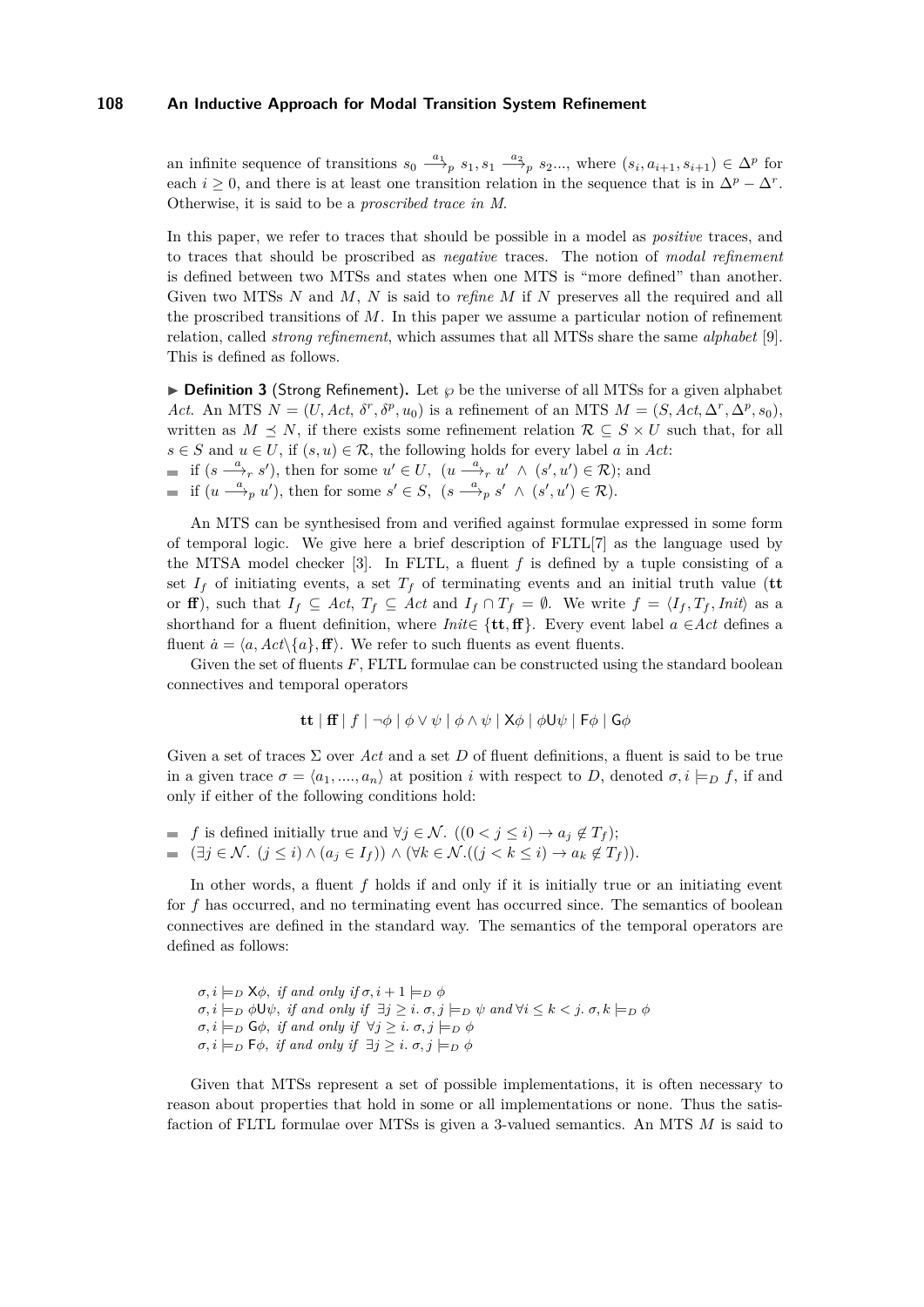#### **Dalal Alrajeh, Jeff Kramer, Alessandra Russo, and Sebastian Uchitel 109**

satisfy a property  $\phi$  with respect to *D*, if  $\phi$  is satisfied in every possible trace of *M* with respect to *D*. It is said to be violated in *M*, if there is a required trace in *M* that refutes it or if all possible traces in *M* violate it. Otherwise, the satisfaction of  $\phi$  is *unknown*, meaning that some implementations satisfy *φ* while others do not. Two FLTL formulae *φ* and  $\psi$  are consistent if there exists a model M that satisfies the formula  $\phi \wedge \psi$ . For the remainder of this paper, we use  $\wp(\phi)$  to denote an MTS that satisfies  $\phi$  with respect to *D*. Furthermore, we consider only safety properties of the form  $(G \left( \bigwedge_{0 \leq i} f_i \to X(\neg) \dot{a} \right))$  where  $f_i$  is a literal over event or non-event fluent, and  $a$  is an event label. We also assume that the MTS synthesised from given safety properties is the least refined MTS that satisfies the given properties (for further detail see [\[13\]](#page-10-8)).

# <span id="page-3-0"></span>**3 Approach**

The aim of our work is to develop an automated approach for refining MTSs, given a set of traces that represent required and proscribed system behaviour. In this paper we focus on the notion of strong refinement given in Definition [3](#page-2-0) and on FLTL safety properties of the form  $(G \left( \bigwedge_{0 \leq i} f_i \to X(\neg) \dot{a} \right))$  described above. The input to our approach is a set *D* of fluent definitions, a set  $\Gamma = \{\gamma_i\}$  of safety properties and two disjoint sets of positive and negative traces,  $\Sigma = \Sigma^+ \cup \Sigma^-$  that are possible traces in the MTS M synthesised from Γ. The input *D*, Γ and Σ are encoded into an Event Calculus (EC) logic program, and a non-monotonic ILP system is used to learn rules about required and proscribe transitions that can be translated back into FLTL safety properties  $\Phi$  satisfying the following property: the MTS *N* synthesised from the (refined) property  $\bigwedge \gamma_i \wedge \Phi$  is a strong refinement of the given MTS M where every trace in  $\Sigma^+$  is a possible trace in N and every trace in  $\Sigma^-$  is a proscribed trace in *N*.

▶ **Definition 4** (Refinement with respect to traces). Let  $M = \langle S, Act, \Delta^r, \Delta^p, s_0 \rangle$  and let  $\Sigma = \Sigma^+ \cup \Sigma^-$  be a set of positive and negative traces that are possible in *M*. An MTS  $N = \langle U, Act, \delta^r, \delta^p, u_0 \rangle$  is a *correct refinement of M with respect to*  $\Sigma$  if and only if *N* is a refinement of *M* ( $M \leq N$ ) and every trace  $\sigma^+ \in \Sigma^+$  is a possible trace in *N*, and every trace  $\sigma^{-} \in \Sigma^{-}$  is a proscribed trace in *N*.

**Definition 5** (Refinement Task). Let  $\Gamma = {\gamma_1, ..., \gamma_n}$  be a set of FLTL safety properties, let *D* a set of fluent definitions, let  $M = \wp(\bigwedge \gamma_i)$  be an MTS that satisfies  $\Gamma$  w.r.t *D* and  $\Sigma = \Sigma^+ \cup \Sigma^-$  a set of positive and negative traces that are possible in *M*. The refinement task is to find an FLTL safety property  $\Phi$  such that the MTS  $N = \wp(\bigwedge \gamma_i \wedge \Phi)$  is a correct refinement of *M* with respect to the traces in Σ. We call Φ a *consistent extension* of Γ.

## **3.1 An Event Calculus for MTSs**

The Event Calculus is a widely-used logic programming formalism for reasoning about actions and time [\[12\]](#page-10-9). The definition of an EC language in this paper includes terms of four different types: *event* terms, *fluent* terms, *time* (here referred as position) terms and *trace* terms. Position terms are represented by the non-negative integers 0*,* 1*,* 2*, . . .* , events correspond to actions that can be performed, fluents correspond to time-varying Boolean properties, and traces are constants denoting different (independent) time lines.

The EC ontology includes the basic predicates *happens*, *initiates*, *terminates*, *initially* and *holdsAt*. The atom  $happens(e, p, c)$  indicates that event *e* occurs at position *p* in a trace *c*, *initiates*(*e, f*) (resp. *terminates*(*e, f*)) means that, if event *e* were to occur, it would cause fluent *f* to be true (resp. false) immediately afterwards. The predicate  $holdsAt(f, p, c)$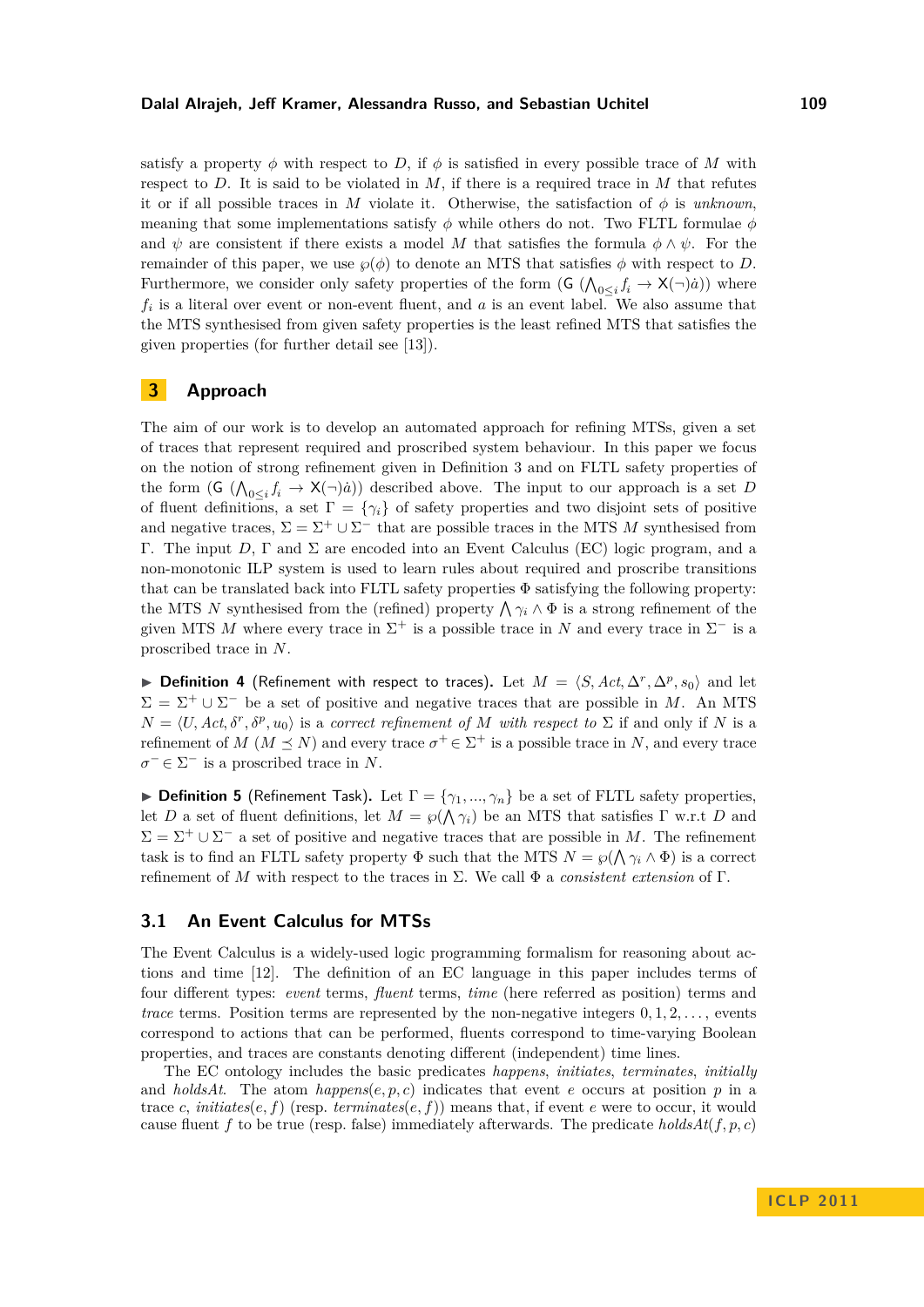indicates that fluent  $f$  is true at position  $p$  in a trace  $c$ , and  $\text{initial}(f)$  means that fluent  $f$  is initially true. The formalism also includes an auxiliary predicate  $clipped(p_1, f, p_2, c)$  which is defined as an event that terminates f occurs between positions  $p_1$  and  $p_2$  in a trace c. The interactions between these EC predicates are governed by the set of domain-independent core axioms defined below, where *not* denotes negation by failure.

$$
\begin{aligned}\n\text{clipped}(P1, F, P2, C): & - \text{ happens}(E, P, C), \text{ terminates}(E, F), P1 \leq P < P2. \\
\text{holdsAt}(F, P2, C): & - \text{happens}(E, P1, C), \text{initiates}(E, F), \\
& P1 < P2, \text{ not } \text{clipped}(P1, F, P2, C).\n\end{aligned}\n\tag{1}
$$
\n
$$
\text{holdsAt}(F, P, C): - \text{initially}(F), \text{not } \text{clipped}(0, F, P, C).
$$

To capture in EC the different types of MTS transitions we have extended the language with the predicates *required*, *proscribed*, and *maybe*. The atom *required*( $e, p, c$ ) (resp. *proscribed*(*e, p, c*)) means that event *e*'s occurrence is required (resp. proscribed) at position *p* in a given trace *c*. The atom  $maybe(e, p, c)$  is defined in [\(2\)](#page-4-0) below and means that the occurrence of event *e* at position *p* in trace *c* has not yet been specified.

<span id="page-4-0"></span>
$$
\mathtt{maybe(E,P,C)} := \mathtt{not}\ \mathtt{required(E,P,C)}\text{, not prescribed(E,P,C)}\text{.}\qquad \qquad (2)
$$

Auxiliary predicates are also introduced to refine and appropriately constraint the notion of occurrence of event:  $req \ happens(e, p, c)$  is used to capture the fact that all required events must happen, and *may\_happens* $(e, p, c)$  defines that a maybe event may happen at some position in a trace if executed at that position in that trace. They are related to the *happen* predicate by the following axioms:

$$
\texttt{req\_happens}(E, P, C) := \texttt{required}(E, P, C). \tag{3}
$$
\n
$$
\texttt{may\_happens}(E, P, C) := \texttt{executed}(E, P, C), \texttt{maybe}(E, P, C). \tag{4}
$$

happens(E, P, C) : - may\_happens(E, P, C). 
$$
(5)
$$

<span id="page-4-3"></span><span id="page-4-2"></span><span id="page-4-1"></span>
$$
happens(E, P, C) : - \text{ req_happens}(E, P, C) . \tag{6}
$$

*Integrity constraints* over these predicates are captured by the following denial rules<sup>1</sup>:

| false:- $required(E, P, C)$ , $proscribed(E, P, C)$ . |  |  |
|-------------------------------------------------------|--|--|
|-------------------------------------------------------|--|--|

| false:- $required(E, P, C)$ , not executed $(E, P, C)$ . |  |  |  |
|----------------------------------------------------------|--|--|--|
|----------------------------------------------------------|--|--|--|

```
false:- happens(E1,P,C), happens(E2,P,C), not eq(E1,E2). (9)
```
Constraint [\(7\)](#page-4-1) states that an event cannot be required and proscribed at the same position in a trace, whereas constraint[\(8\)](#page-4-2) states that a required event must be executed at the position where it is required. A weaker semantics for required transitions is discussed in Section [5.](#page-8-0)

In addition to the above domain-independent axioms, our EC program is equipped with *domain-dependent axioms* that capture properties of the given partial system description. The following definition shows how FLTL partial specifications are encoded into domaindependent EC axioms.

**Definition 6** (EC Encoding). Let  $\Gamma = \{\gamma_1, ..., \gamma_n\}$  be a set of safety properties, *D* a set of fluent definitions and  $\Sigma$  a set of finite traces, such that every trace in  $\Sigma$  is a possible trace in MTS  $M = \wp(\bigwedge \gamma_i)$ . The EC encoding of  $\Gamma$  and  $D$ , denoted  $EC(\Gamma \cup D \cup \Sigma)$ , is the EC program Π constructed as follows:

<sup>&</sup>lt;sup>1</sup> Denial rules take the form **false** :-  $(\text{not})$ b<sub>1</sub>, ...,  $(\text{not})$ b<sub>n</sub> where *b i* can be any atom defined in the language.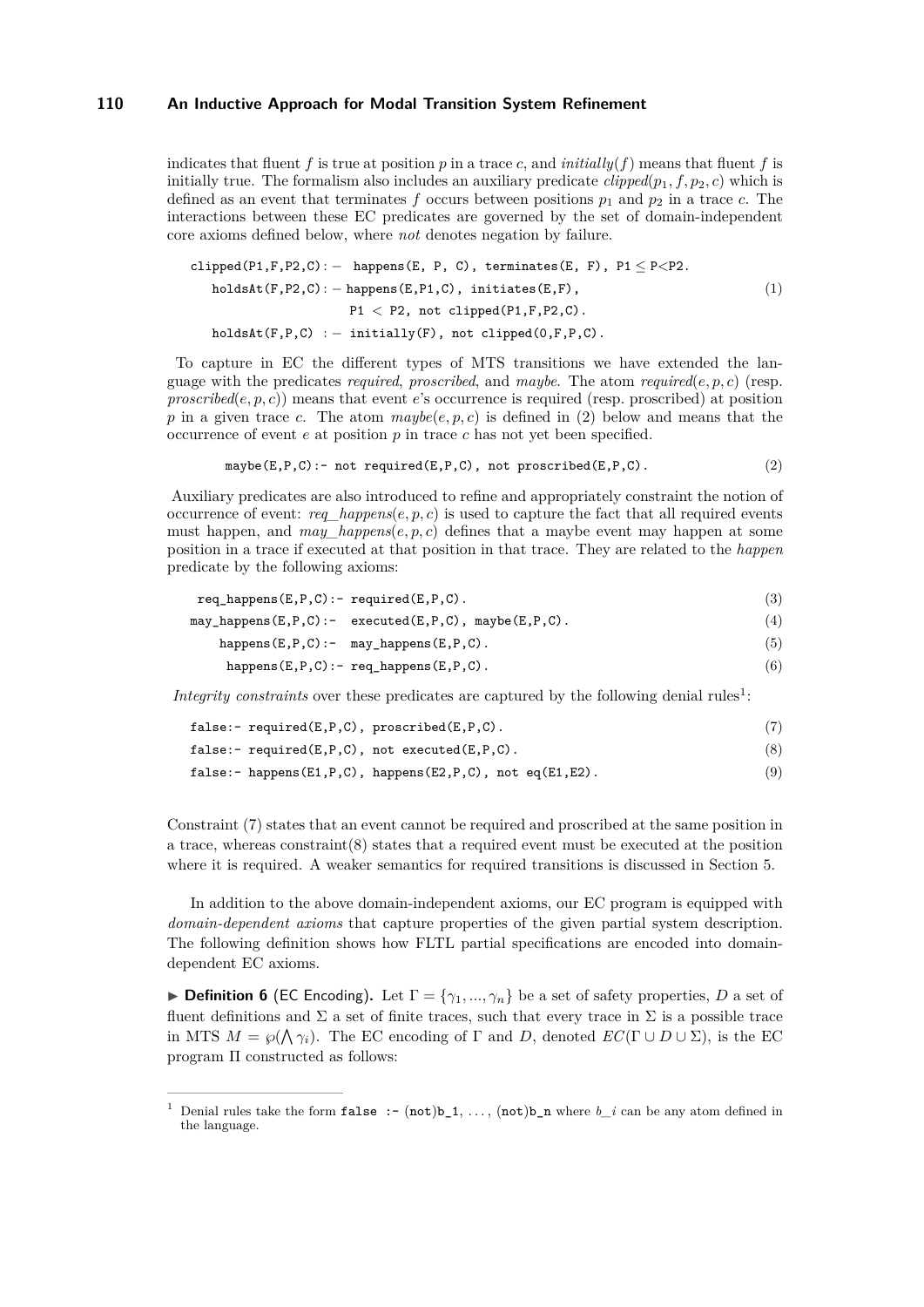- add to  $\Pi$ , for each fluent definition  $f = \langle \{a_i\}, \{b_i\}, \text{Init} \rangle$  in  $D$ ,
	- the set of facts *initiates*( $a_i$ ,  $f$ ) and *terminates*( $b_i$ ,  $f$ ),
	- the fact *initially*(*f*) if *f* is defined in *D* as initially true,
- add to  $\Pi$ , for each safety property of the form  $\square(\bigwedge_{0 \leq i \leq k} (\neg)f_i \to \bigcirc \neg \dot{a})$ , the rule  $proscribed(a, P, C)$ :-(not)  $holdsAt(f_1, P, C), \ldots, \overline{(not)}$   $holdsAt(f_k, P, C)^2$ ,
- add to  $\Pi$ , for each safety property of the form  $\square(\bigwedge_{0\leq i\leq k}(\neg)f_i\to\bigcirc\hat{a}),$  $\mathcal{L}^{\mathcal{A}}$ the rule  $required(a, P, C)$ :-( $not$ )  $holdsAt(f_1, P, C)$ ,...,( $not$ )  $holdsAt(f_k, P, C)$ ,
- add to  $\Pi$ , for each trace  $\sigma_j = \langle a_1, ..., a_n \rangle \in \Sigma$ ,  $\blacksquare$ the set of facts  $executed(a_i, i - 1, c_j)$ , where  $0 < i \leq n$  and  $c_j$  denotes the trace  $\sigma_j$ .

The EC program described above is a *normal logic program* for which we use the notions of stable model semantics and entailment under credulous stable model semantics [\[6\]](#page-10-10). Hence we say that an EC program  $\Pi$  *entails* an expression  $\pi$ , denoted  $\Pi \models \pi$ , if and only if  $\pi$  is satisfied in at least one stable model of Π. The following theorem proves that the above EC encoding is sound.

I **Theorem 7** (Soundness of EC Encoding)**.** *Let* Γ *be a set of safety properties, D be a set of fluent definitions and*  $M = (S, Act, \Delta^r, \Delta^p, s_0)$  *an MTS that satisfies*  $\Gamma$  *with respect to*  $D$ *. Let*  $\sigma = \langle a_1, ..., a_n \rangle$  *be a finite possible trace in M. Let*  $\Pi$  *be the EC logic program given by*  $EC(\Gamma \cup D \cup \sigma)$  *and let I be a stable model of*  $\Pi$ *. Then, for each fluent f in D and position p in*  $\sigma$ *, where*  $0 \leq p \leq n$ *, f is true at position p in*  $\sigma$  *if and only if holdsAt*(*f, p,*  $\sigma$ )  $\in$  *I; for every event*  $a \in Act$  *and position*  $p$  *in the trace*  $\sigma$ *, where*  $0 \leq p \leq n$ *, there is a required transition on a at position p in M if and only if req\_happens*( $a, p - 1, \sigma$ )  $\in$  *I and there is a maybe transition on a at p in M if and only if may happens* $(a, p-1, \sigma) \in I$ .

The proof is by induction of the position *p* in the trace  $\sigma$ , using the fact that  $\Pi$  is a locally stratified program and, as such, has a unique stable model.

## **3.2 Refining MTS using Inductive Logic Programming**

Inductive Logic Programming (ILP) is concerned with the computation of hypotheses *H* that extend a prior background theory *B* to entail a set of examples *E*, i.e.  $B \cup H \models E$ [\[10\]](#page-10-11). The hypotheses *H* are assumed to be part of a set of clauses *HS*, called the *hypothesis space*, which defines all hypotheses that would be accepted as a solution.

 $\triangleright$  **Definition 8** (Inductive Solution). Given a normal logic program  $B$ , a set of ground literals *E*, and a set of clauses *HS*, the task of ILP is to find a normal logic program  $H \subseteq HS$ , consistent with *B*, such that  $B \cup H \models E$  under the stable model semantics. *H* is called an *inductive solution* for *E* with respect to *B* and *HS*.

In our refinement approach, the inductive learning task is to compute hypotheses *H* from a background *B*, given by the EC encoding of a partial system specifications, that is consistent with the given specification, and that entails, together with *B*, require and proscribe event transitions specified in a given set of traces. The (possible) traces in a given  $\Sigma$  are therefore translated into facts about what is required to happen and what should be proscribed from happening in the refined model. These facts constitute the set *E* of examples for our inductive learning task.

<sup>2</sup> (*not*) preceding a literal is a shorthand for either the positive or negative form of that literal.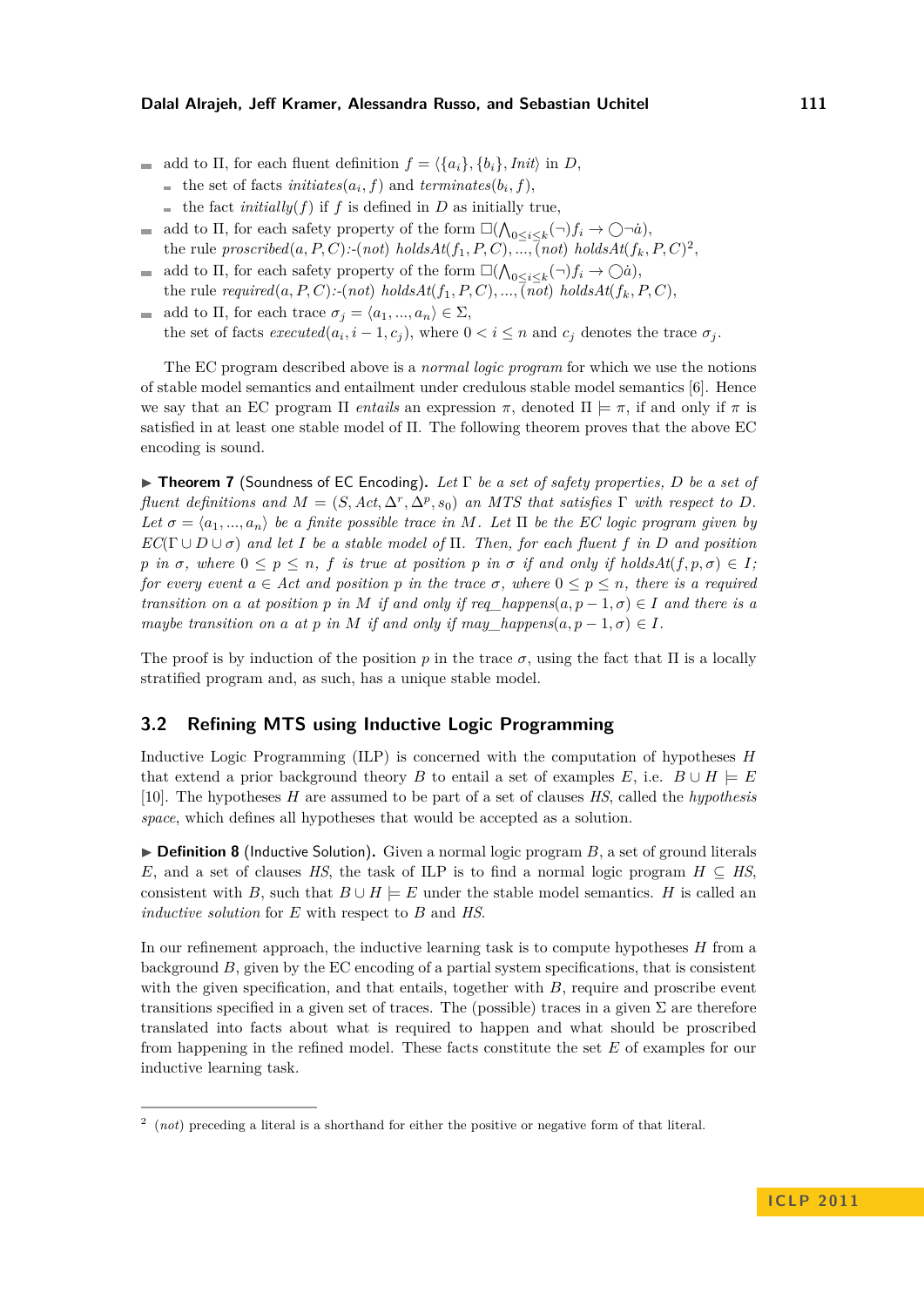**I Definition 9** (EC encoding of event traces into examples). Let  $\Gamma = \{\gamma_1, ..., \gamma_n\}$  be a set of safety properties, D a set of fluent definitions and  $\Sigma^+ \cup \Sigma^-$  a set of finite positive and negative traces, such that every trace in  $\Sigma$  is a possible trace in MTS  $M = \wp(\bigwedge \gamma_i)$ . The EC translation of traces in  $\Sigma$  into examples E, denoted EC( $\Sigma$ ), is constructed as follows: for each trace  $\sigma_j^+ = \langle a_1, ..., a_m \rangle \in \Sigma^+$  where  $s_0 \stackrel{a_1}{\longrightarrow}_p s_1, ..., s_{m-1} \stackrel{a_m}{\longrightarrow}_p s_m$  in M

- add to *E* facts  $req\_happens(a_i, i-1, c_j)$  for every transition  $s_{i-1} \stackrel{a_i}{\longrightarrow} s_i$  that should be required, where  $1 \leq i \leq m$ ,
- add to *E* facts  $happens(a_i, i-1, c_j)$  for all other transitions, where  $1 \leq i < m$ ,
- for each trace  $\sigma_k^- = \langle b_1, ..., b_n \rangle \in \Sigma^-$ , where  $s_0 \stackrel{b_1}{\longrightarrow}_p s_1, ..., s_{n-1} \stackrel{b_n}{\longrightarrow}_p s_n$  in M  $\blacksquare$  add to *E* the fact *not happens* $(b_n, n-1, c_k)$ .

So transitions in the traces of  $\Sigma^+$  that are intended to be required in the refined model are formalised as  $req\_happens$  atoms, and transitions in the traces of  $\Sigma^-$  that are intended to be proscribed are encoded with *not happens* literals. All other transitions that are not defined as *required* or *proscribed*, are represented as *happens* atoms.

To learn safety properties rules, we defined the *HS* to be the set of clauses with *proscribed* or *required* in the head and *holdsAt* literals in the body. Because the examples are given in terms of *req\_happens* and (*not*) *happens*, and given our EC background knowledge, our learning task requires an ILP algorithm capable of non-observational predicate and nonmonotonic learning. For this we have used the ILP system in [\[11\]](#page-10-12).

In brief, for every transition that is assumed to be executed, and for which the background knowldge *B* does not include any proscribed rule, the consequence that it may happen can be derived from the background knowledge. This is inconsistent with the examples *req\_happens* or *not happens* given in *E* for the same event. So the learning algorithm explains the example (consistently) by abducing a set *A* of ground required and proscribed facts for these transitions. These then are used to form the head of the learned rules. Body literals are grounds *holdsAt* literals derived from *B*∪*A* at the same positions of the traces of the adbuced literals. These constructed ground rules are then generalised in a way that preserves consistency with the integrity constraints included in the background knowledge. The learning may produce alternative solutions. Once a solution *H* is chosen, this is translated back into FLTL. Rules of the form  $proscribed(a, P, C)$ :-(not) holds $At(f_1, P, C)$ , ..., (not) holds $At(f_k, P, C)$  are translated back into safety properties of the form  $\square(\bigwedge_{0\leq i\leq k}(\neg)f_i\to\bigcirc\neg\dot{a})$ , while rules of the form *required*(*a, P, C*):-(*not*) *holdsAt*( $f_1, P, C$ ), ..., (*not*) *holdsAt*( $f_k, P, C$ ) are translated back into FLTL properties of the form  $\square(\bigwedge_{0\leq i\leq k}(\neg)f_i\to\bigcirc\dot{a})$ . The soundness of the learning step is proved by Lemma [10](#page-6-0) and Theorem [11.](#page-6-1)

<span id="page-6-0"></span>**Lemma 10.** *Let*  $\Gamma = \{\gamma_1, ..., \gamma_n\}$  *be a set of properties expressed in FLTL, D a set of fluent definitions and*  $\Sigma = \Sigma^+ \cup \Sigma^-$  *a set of traces, such that every trace in*  $\Sigma$  *is a possible trace in the MTS*  $M = \wp(\bigwedge \gamma_i)$ *. Let*  $\Pi = EC(\Gamma \cup D \cup \Sigma)$  *be the EC translation of*  $\Sigma$ *, D and* Γ*, and let E* = *EC*(Σ) *be the encoding of* Σ *into examples. Let H be an inductive solution for E with respect to* Π*, within the hypothesis space HS. Then FLTL(H) is consistent with the given specification* Γ*.*

The proof is by contradiction were  $\Gamma$  and  $FLTL(H)$  are assumed to be inconsistent and show that it falsifies the assumption of *H* be an inductive solution.

<span id="page-6-1"></span>**Theorem 11.** Let  $\Gamma = \{\gamma_1, ..., \gamma_n\}$  be a set of safety properties expressed in FLTL, D a set *of fluent definitions and*  $\Sigma = \Sigma^+ \cup \Sigma^-$  *a set of traces, such that every trace in*  $\Sigma$  *is a possible trace in the MTS*  $M = \wp(\bigwedge \gamma_i)$ *. Let*  $\Pi = EC(\Gamma \cup D \cup \Sigma)$  *be the EC translation of*  $\Sigma$ *, D and* Γ*, and let E* = *EC*(Σ) *be the encoding of* Σ *into examples. Let H be an inductive solution*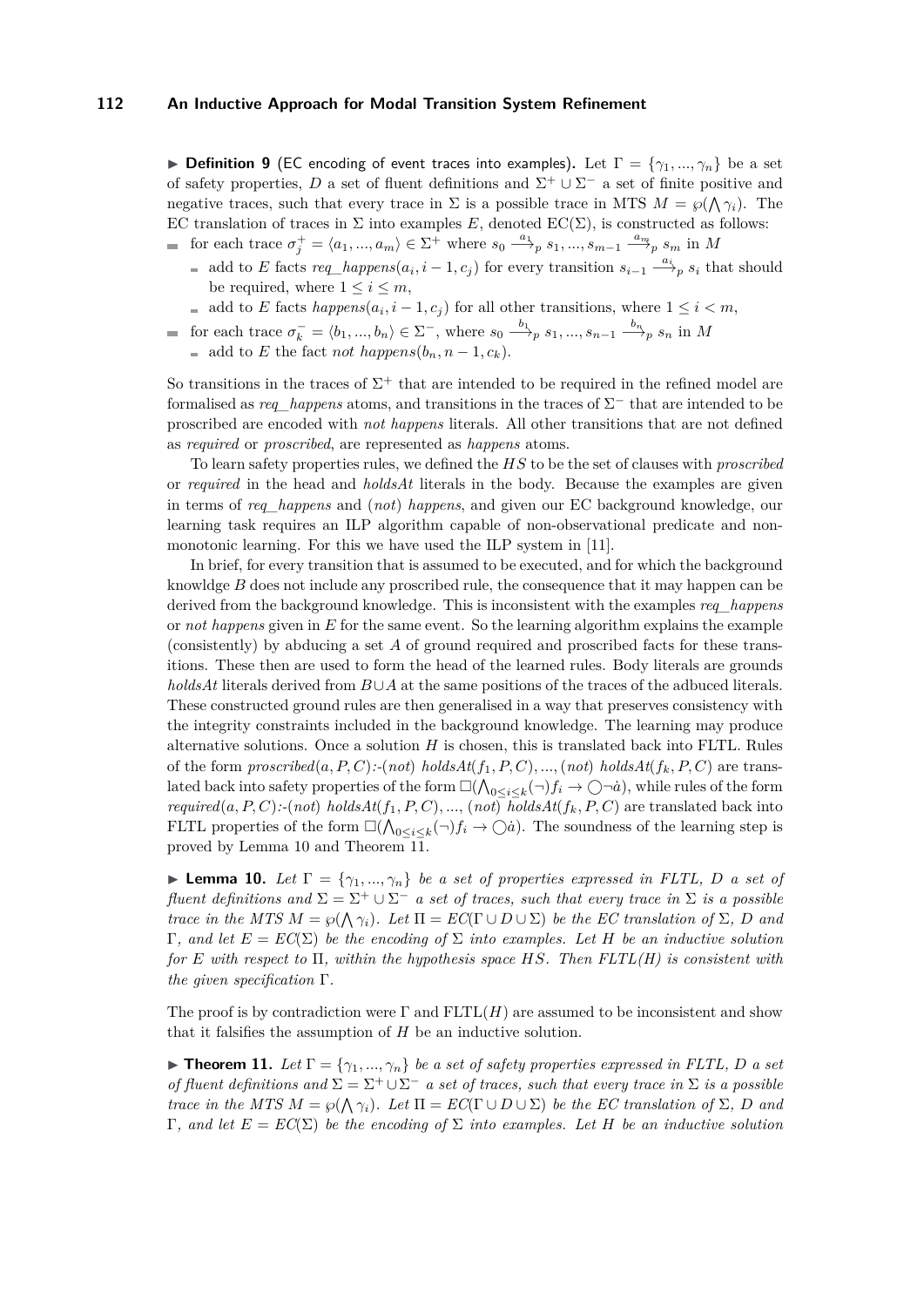*for E with respect to* Π*, under the hypothesis space HS. Then FLTL(H) is a consistent extension of* Γ *with respect to the traces in* Σ*.*

# **4 A Case Study**

In this section we illustrate an application of our approach to a real case study, the Philips Television Set Configuration reported in [\[14\]](#page-10-13), which describes an industrial protocol for a product family of Philips television sets. We used the MTSA tool described in [\[3\]](#page-10-7) to construct an MTS from the available (partial) system description and to verify the resulting refined MTS.

The system comprises multiple tuners, a video output device and a switch that can be configured by the television user to display several signals in different configurations. The protocol is concerned with controlling the signal path to avoid visual artefacts appearing on video outputs when a tuner is changing frequency. The alphabet is composed of {*set\_Active\_t1*, *set\_Active\_t2*, *t1\_tune*, *s\_restore*, *t1\_dropReq*, *s\_dropAck\_t1* }. The fluent definitions are given by the following tuples:

> $Active_t1 = < set\_Active_t1, set\_Active_t2, tt>$ *Tuning\_t1* =*<t1\_tune, {s\_restore, set\_Active\_t1, set\_Active\_t2}, ff>*  $WaitingDropack$   $t1 = < t1$  dropReq, s dropAck  $t1$ , ff *Dropped\_t1*=*<s\_dropAck\_t1, t1\_restore, ff>*

Figure [1](#page-7-0) shows an MTS generated from the initial descriptions. Note that the numbered nodes are used for reference and do not designate a particular state in ∆*<sup>p</sup>* . The positive and negative traces  $\Sigma^+ \cup \Sigma^-$  include:

<span id="page-7-0"></span>
$$
\Sigma^{+} = \{ \langle start, t1\_tune \rangle \}
$$
\n
$$
\Sigma^{-} = \{ \langle start, t1\_tune, t1\_newValue, t1\_tune \rangle, \langle start, t1\_tune, t1\_newValue, t1\_dropReg, s\_dropAck\_t1, t1\_restore, t1\_tune \rangle \}
$$
\n
$$
(11)
$$



**Figure 1 An initial MTS** *M* **for the Philip TV set**

In the traces given in Σ the proscribed transitions are last occurrence of transition *t1\_tune* in each trace in  $\Sigma^-$ , whereas the required transitions are the transition  $t1$ \_tune in  $\Sigma^+$ . To learn safety properties that would ensure that only those MTS refinements that would meet these proscribed and required transitions are generated, we translate the given fluent definitions into EC domain-dependent axioms and the given traces in  $\Sigma$  into EC narratives and examples as defined in Section [3.](#page-3-0) Part of this translation is given below.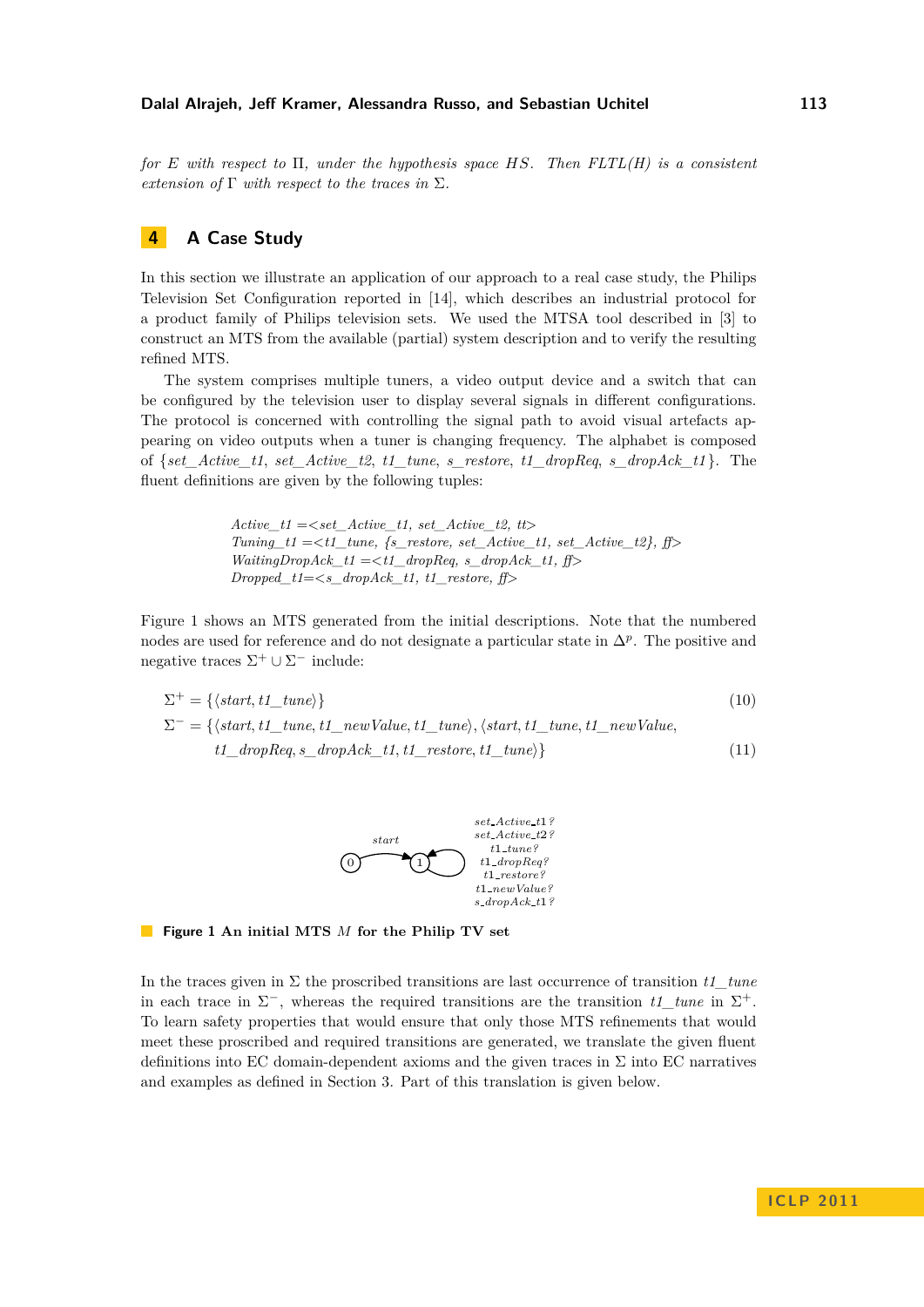```
initiates(set_Active_t1,active_t1). terminates(set_Active_t2,active_t1).
initially(active_t1).
initiates(t1_tune,tuning_t1). terminates(s_restore,tuning_t1).
terminates(set Active t1,tuning t1). terminates(set Active t2,tuning t1).
initiates(s_dropReqAck_t1,dropped_t1). terminates(t1_restore,dropped_t1).
initiates(t1_dropReq,waitingDropAck_t1). terminates(s_dropAck_t1,waitingDropAck_t1).
executed(start, 0,c1). executed(t1_tune, 1,c1).
executed(start,0,c2). executed(t1_tune,1,c2).
executed(t1_newValue,2,c2).
   executed(t1_tune,3,c2). executed(start,0,c3).
   executed(t1_tune,1,c3). executed(t1_newValue,2,c3).
   executed(t1_dropReq,3,c3).executed(t1_tune,4,c3).
   examples:-
   happens(start,0,c1), req_happens(t1_tune,1,c1),
   not happens(t1_tune,3,c2), not happens(t1_tune,4,c3).
```
At the beginning, as no domain specific properties are included in the background knowledge, all event transitions are by default maybe transitions. Hence in the stable model of the EC program we have  $maybe(e, p, c)$  for every combination of event  $e$ , position  $p$  and trace *c* given in the language. Furthermore, the model contains  $happens(e,p,c)$  for those events where also  $executed(e, p, c)$  has been added to the narrative of the background knowledge. In other words, before the learning, the background knowledge entails that all executed events happen as maybe events. However, the examples state that last *t1\_tune* executed in traces *c*2 and *c*3 should not occur and that the same event is required to happen in trace *c*1. So the given background knowledge does not entail the given examples. The ILP task then computes the following set of hypotheses:

required(t1\_tune,X1,X2):-holds\_at(f\_start,P,C). proscribed(t1\_tune,X1,X2):-holds\_at(tuning,P,C). (12) not holds\_at(waitingDropAck\_t1,P,C).

The above rules are translated back into the safety properties

<span id="page-8-1"></span>
$$
G(start \to X(t1_tune))
$$
  
G((Tuning\_t1 \land WaitingDropack\_t1) \to X \neg(t1\_tune)) (13)

The MTS generated from the conjunction of learned assertions in [\(13\)](#page-8-1) is shown in Figure [2.](#page-9-0) It is easy to show that the refined model is a strong refinement of the initial model given in Figure [1](#page-7-0) since every possible transition in the refined MTS is a possible transition in the initial MTS, and every required transition in *M*, in this case just the single transition *start* from the initial state, is also preserved in the refined model.

## <span id="page-8-0"></span>**5 Discussion**

In our present approach, we have focused on learning universal properties that force one required transition from states that satisfy the properties' conditions. The choice to adopt this semantics was inspired by existing work on synthesising MTSs that satisfy properties universally and existentially. Weaker semantics, whereby there can be several required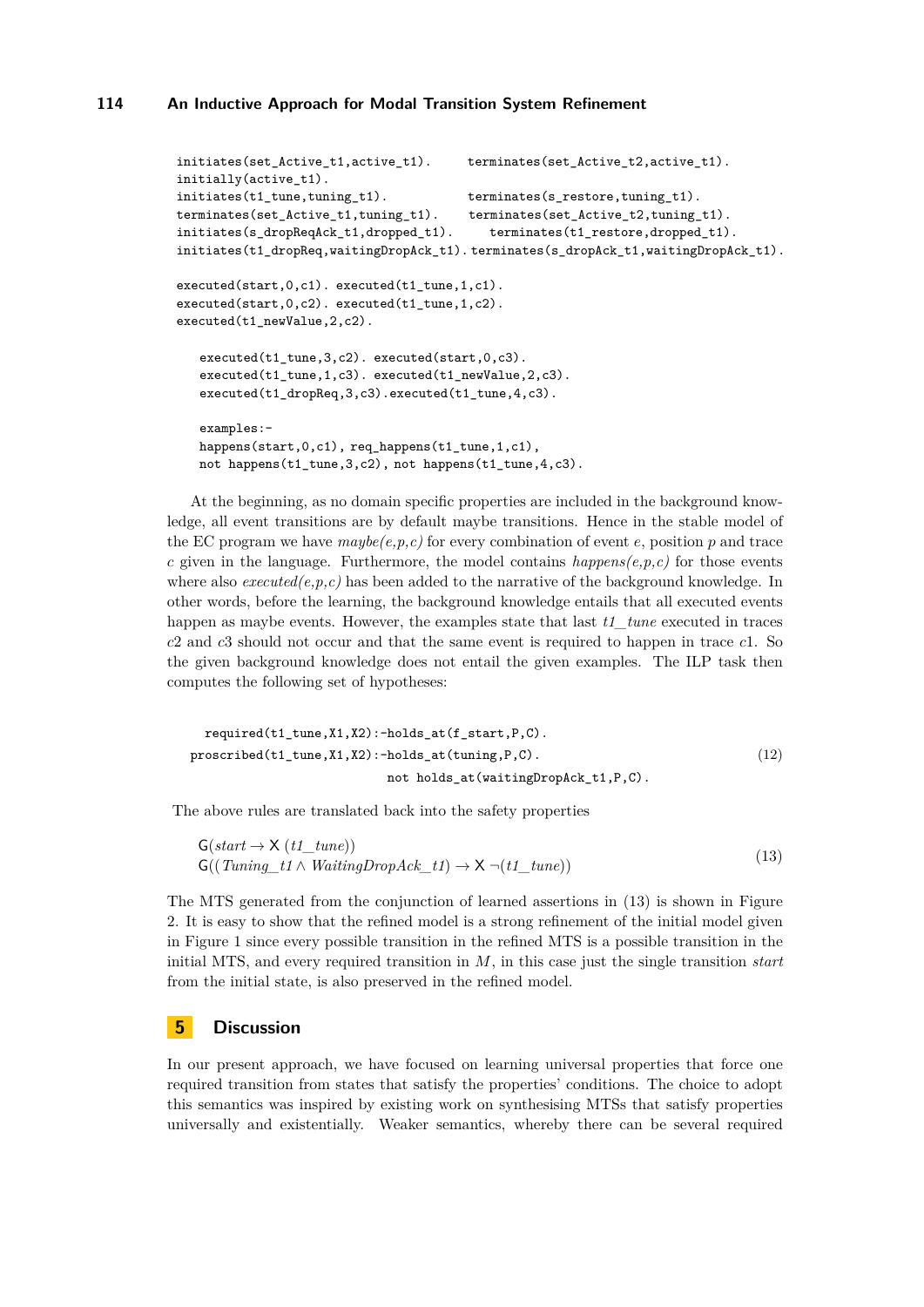<span id="page-9-0"></span>

**Figure 2 A refined MTS** *N* **for the Philip TV set**

transitions from a single state to satisfy existential properties, can be modelled in our EC programs by adding an *executed* literal to the body of the definition of *req\_happens* in [\(3\)](#page-4-3) and dropping the constraint [\(8\)](#page-4-2).

In defining our refinement, we have considered the MTSs that are generated from the conjunction of a given set of formulae instead of constructing an MTS for each formula and merging the single MTS models as proposed in [\[5\]](#page-10-14). Though only argued in [\[5\]](#page-10-14) to be equivalent fro the case of safety properties and MTSs with the same alphabet, we have now verified through our refinement approach that this is indeed the case. We have also compared our work with techniques that synthesise MTS from scenarios directly [\[13\]](#page-10-8) and found that such approaches do not support the use of negative scenarios which are crucial in our case to avoid over generalising the learned conditions.

In [\[1\]](#page-10-4), we have presented an approach for detecting and resolving incompleteness in operational specifications using ILP. The this previous work the system models are Labelled Transition Systems which are less expressive than MTS as they are based on a completion assumption by which the system behaviour is strictly classified as either proscribed or required. The properties that were learned aimed at pruning undesirable traces from the initial Labelled Transition System. In this paper, the learning task is more general as it prunes traces where current possibly transitions should instead be proscribed, and also forces possible traces to be required. Both sets  $\Delta_r$  and  $\Delta_p$  of a given MTS are therefore consistently refined, whilst preserving the refinement relation between the MTS of the given description and that of the refined specifications.

## **6 Conclusion and Future Work**

The overall aim of the work presented in this paper is to provide a formal and tool-supported approach for incremental software development through modal refinement by means of inductive learning. In brief, we have described the use of EC logic programs and ILP for computing strong refinements of MTSs from given event traces. We have shown how the EC language can sufficiently capture the different notions of the system models and how non-monotonic learning preserves the conditions of a strong refinement. We have argued that our computed hypothesis characterise a set of implementations of the original MTS.

As part of our future work, we intend to extend the approach to a wider class of safety properties, both as initial partial system descriptions and as learned properties, and to other forms of refinements such as weak refinement. This will enhance the applicability of our methodology to problems where the incremental refinement requires extending the given alphabet of events as new descriptions become available. We would also like to explore the